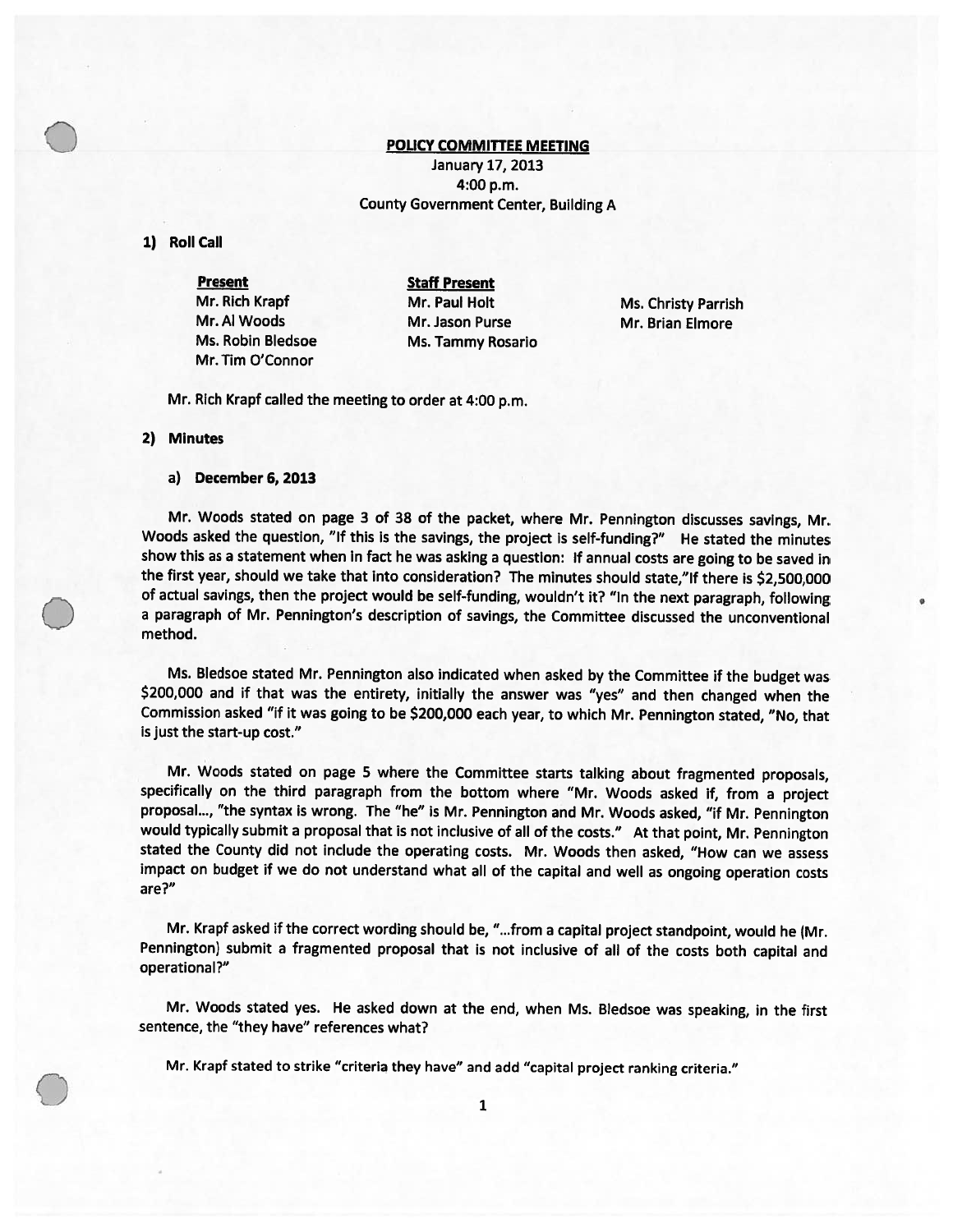Mr. Paul Holt asked if he had an additional clarification on packet page 3.

Mr. Woods stated on the next paragraph, where Mr. Pennington stated, "It could be seen that way...," the paragraph is not logical.

Mr. Krapf stated it could read, "It could be seen that way, as <sup>a</sup> self-funding project."

Mr. Woods asked about others areas in the minutes where clarification was needed: schools access to "about half" of what, and "no revenue is generated" relates to what?

Ms. Bledsoe stated Mr. Pennington said the government never makes money.

Mr. Krapf stated Mr. Pennington was saying schools would have access to about half of the ring.

Mr. O'Connor stated there is an improved service to the schools at no additional cost. He asked if the language could say, "There was <sup>a</sup> discussion regarding how this is considered <sup>a</sup> self-funding project."

Mr. Woods stated the County should have <sup>a</sup> firm understand what costs are going to be for certain kinds of ventures.

Mr. O'Connor asked if we could say, "Mr. Pennington stated it could be seen that way. Although schools have access to half of the \$250,000 infrastructure investment, no revenue is generated from the school system.

Mr. Woods stated that catches the point.

Ms. Bledsoe asked if Mr. Pennington's words could be changed.

Mr. Krapf stated these minutes are staff's recollection of the discussion.

Ms. Rosarlo stated staff would offer Mr. Pennington <sup>a</sup> chance to review the changes to make sure he is comfortable with them.

Mr. Krapf asked staff to review minute changes with Mr. Pennington. He stated if there is no conflict, it will just be inserted. If there is <sup>a</sup> conflict, the minutes will return to the next meeting.

Mr. Woods stated to strike the last sentence in the paragraph starting "The capital investment...". He stated staff never compared the outside purchase with the investment staff is making to tell the Committee what the savings are. Staff never did <sup>a</sup> Request for Proposal (RFP).

Mr. Woods moved to approve the minutes as amended.

In unanimous voice vote, the Committee approved the minutes as amended (4-0).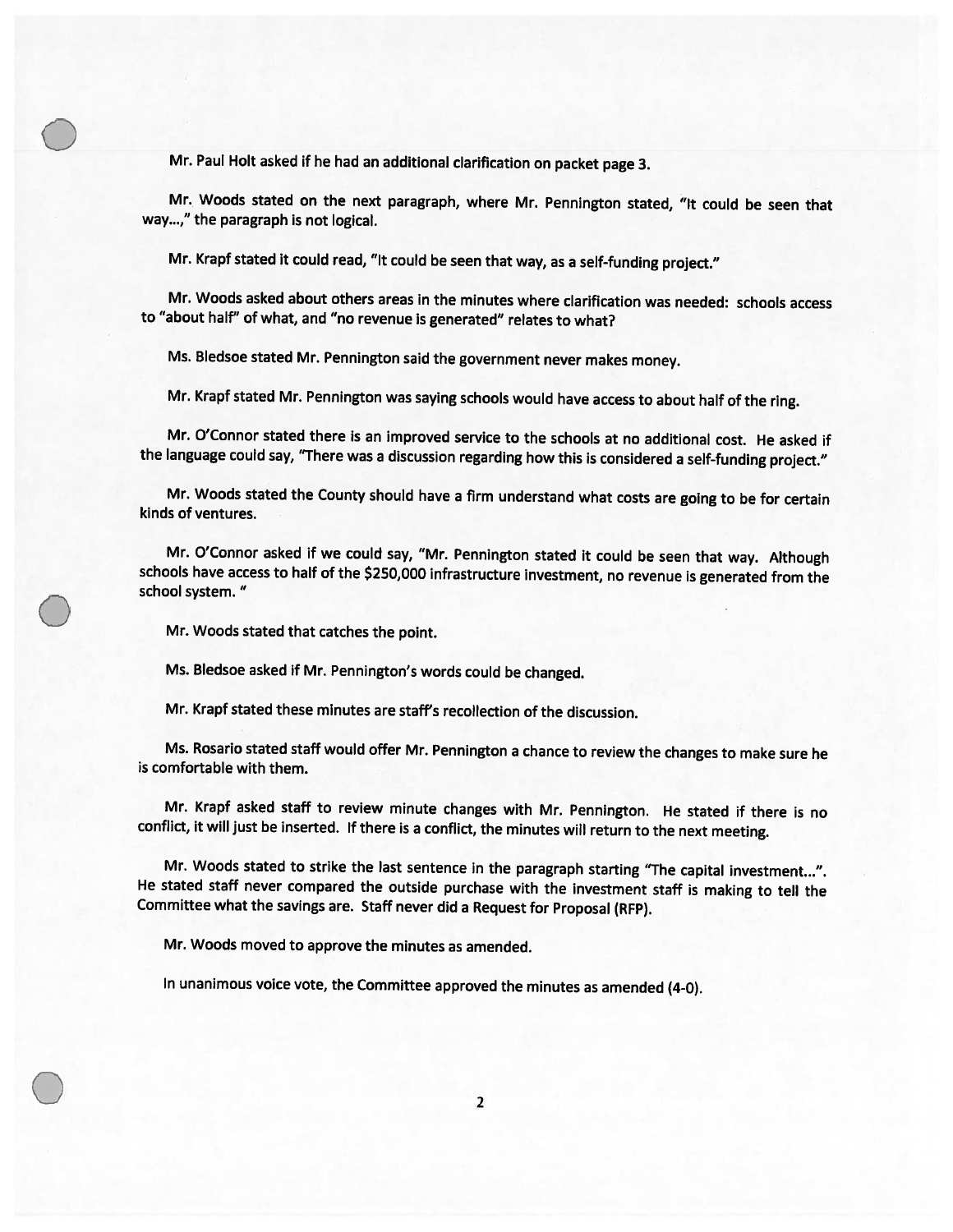### **B)** December 7, 2012

Mr. Woods stated on page 2, after Ms. Bledsoe shared her frustration with the group, there was <sup>a</sup> conversation. He stated he believed there was <sup>a</sup> concurrence with Mr. John McDonald that we will try to capture additional information for future CIP deliberations. He asked staff to insert <sup>a</sup> new paragrap<sup>h</sup> to reflect the discussion with Mr. McDonald regarding <sup>a</sup> more appropriate presentation of CIP materials that would include operating costs, capital costs, and related metrics. Related metrics would involve related needs, capacities, and scheduling.

Mr. Purse stated he thought what we would end up asking for is <sup>a</sup> more detailed descriptions of the need of the project, based on the type of project.

Mr. Woods stated when they were talking about the schools and the fiber optic ring, they actually spoke to the peripheral benefit for that as <sup>a</sup> teaching aide, ye<sup>t</sup> that was not described in the proposal.

Ms. Bledsoe stated it was frustrating not receiving anything to review from the schools. She stated she found it difficult because they are signing off on things and they don't know why.

Mr. Woods moved to approve the minutes as amended.

In unanimous voice vote, the Committee approved the minutes as amended (4-0).

### 3) Old Business — Pawnshops

Mr. Purse stated the Committee had reviewed pawnshops in November. The Committee discussed how other jurisdictions regulated pawnshops, whether as specific uses or through other types of codes. The Committee had asked staff to follow-up with other localities and see if there was any information regarding crime and pawn shops. Staff spoke with police departments in York, Hampton, and Newport News. No one had specific information on crime associated with pawnshops, although there was anecdotal evidence that the more pawnshops <sup>a</sup> locality had, the more crime they had. Pawnshops have more problems if they are located in existing high crime areas.

Ms. Bledsoe asked if anyone tracked the data.

Mr. Purse stated he did not believe police keep data on that specific use. He stated many localities have regulations on pawnbrokers outside of the zoning code, including police and licensing regulations. James City currently only regulates pawnbrokers through business license requirements. The state code permits limiting the number of pawnshops in <sup>a</sup> locality. The County may elect to permit pawnshops by right, specially permit it, exclude it from a district entirely development performance standards and /or have <sup>a</sup> cap on the number of pawnshops.

Mr. Krapf stated he did not like pawnshops under the consumer business/retail umbrella. He stated he liked singling out pawnshops along with possible other related uses. Pawnshops, tattoo parlors, and payday lenders are somewhat compatible.

Mr. Woods asked what where the objections to payday lenders and their clientele.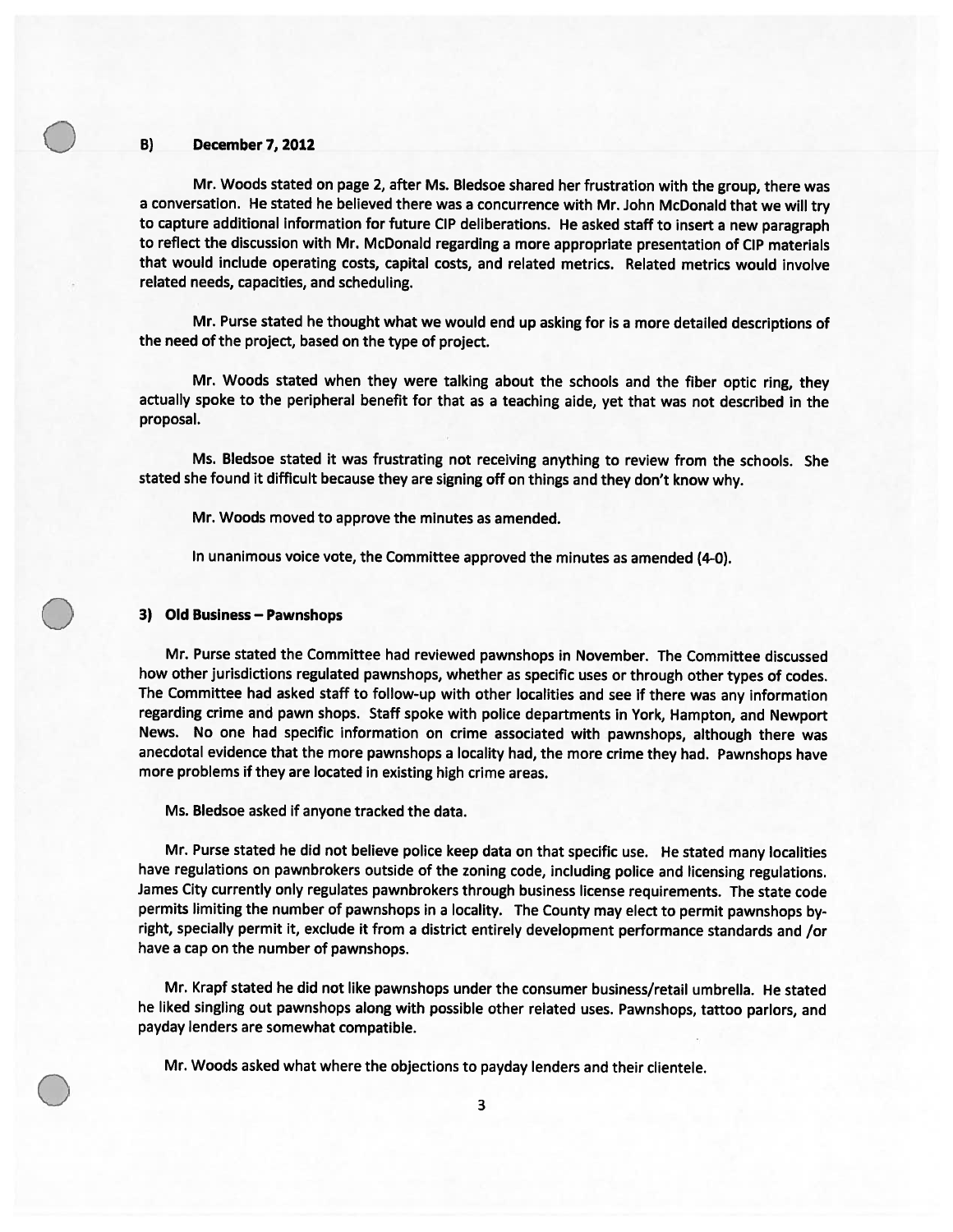Ms. Bledsoe stated those types of businesses take advantage of people without money.

Mr. Krapf stated there is <sup>a</sup> safety component, but also <sup>a</sup> proximity-to-residence component. He asked if payday lenders and pawnshops could be treated the same in the Zoning Ordinance.

Mr. Purse stated pawnshops and payday lenders could be treated the same due to the loan component. He stated the Committee can choose to group those uses.

Ms. Bledsoe asked if there are any pawnshops in the County.

 $\bigcirc$ 

Mr. Purse stated there has been one request, which the Acting Zoning Administrator determined the use was consistent with retail and service stores.

Ms. Tammy Rosario stated any changes would apply to future requests.

Mr. Purse stated that without changes, the future pawnshops would be treated the same as the previous request.

Mr. O'Connor asked if payday lenders are similarly licensed like pawnshops.

Ms. Parrish stated there is no reference to them in the licensing section of the state code.

Ms. Rosario stated the ordinance definition could be broad enough to encompass both payday lenders and title loan companies.

Mr. Krapf stated he would like payday lenders and pawnshops to be singled out in the zoning ordinance and defined separately.

Mr. Woods asked what where the pros and cons of breaking it out.

Ms. Bledsoe stated it creates one more step and brings it to the group's attention.

Mr. O'Connor stated it would be easier to manage location.

Ms. Rosarlo stated <sup>a</sup> pro would be the use being easier to interpret and <sup>a</sup> con being it creating an additional step to modify the Zoning Ordinance. She stated singling it out doesn't stop it from opening.

Ms. Bledsoe stated singling out the use would be consistent with other jurisdictions.

Mr. Paul Holt stated <sup>a</sup> con would be that previous zoning efforts try to list uses in categorical senses rather than listing out more individual retail uses. He stated there is no practical reason why it cannot be separated.

Ms. Bledsoe stated her district would want to pay special attention to these types of businesses.

Mr. Woods stated so far the pros outweigh the cons.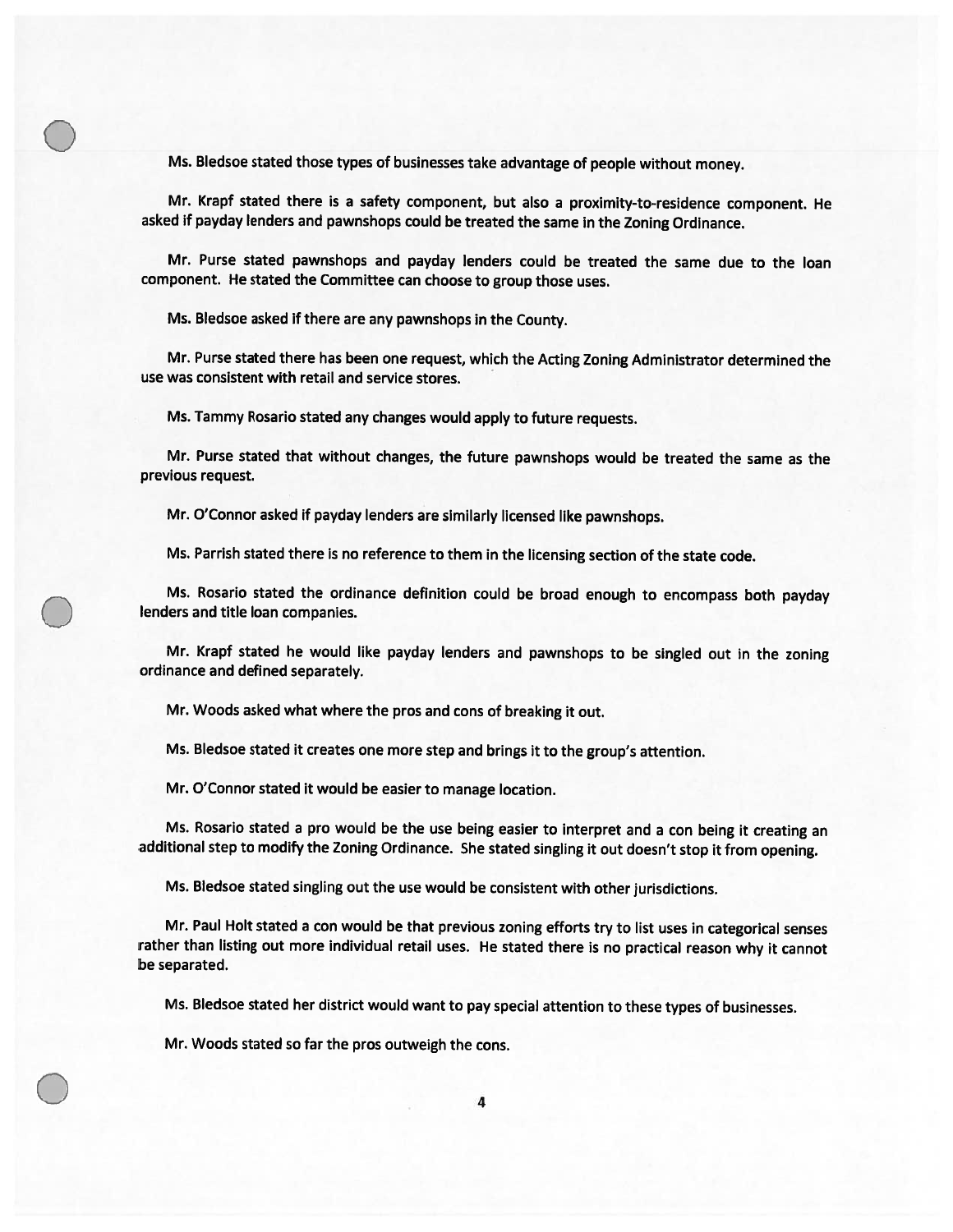Ms. Rosario stated she was not sensing any opposition from the Committee to separate the use.

Mr. Krapf stated staff would return with <sup>a</sup> draft definition for the Committee to review.

Mr. Woods asked if it was practical to have different performance standards in different districts.

Mr. Holt stated performance standards should be consistent to the use.

Mr. Krapf stated that the Committee should focus on each district's statement of intent, which states the district's purpose to help decide which types of businesses are suited in that district. He asked if the Committee wanted to review whether pawnshops and payday lenders would be appropriate in each district.

Mr. Woods stated that after reading the LB, Limited Business' statement of intent, he did not believe the use is suitable for this district.

Mr. Krapf stated the statement of intent provides for limited business opportunities adjacent to residential land use areas. He stated that this use in proximity to residential areas would not be appropriate.

Ms. Bledsoe stated she agreed with not permitting the use at all in the LB district.

Mr. Krapf asked about B-1, General Business.

 $\bigcirc$ 

Mr. Woods stated he is on the fence, since this district currently has <sup>a</sup> mixed bag of uses.

Mr. Purse stated this district is where the majority of retail uses are located.

Mr. Krapf stated he did not support the use in this district because the statement of intent states the public requires direct and frequent access.

Mr. Purse stated that shopping centers are near major transportation sections that can be accessed frequently.

Mr. O'Connor stated we have to consider the proximity to residential areas for future pawnshops and did not support the use in the B-1 district.

Mr. Krapf <sup>s</sup> also stated he was also concerned the use within community character corridors.

Mr. Woods stated that B-1 were for higher traffic commercial developments. He stated this kind of use was not really compatible in this district.

Mr. O'Connor stated that this use could negatively affect existing businesses <sup>I</sup> in shopping centers, which could create vacant retail space and lowers rental rates. He stated pawnshops are often infill in vacant shopping center spaces.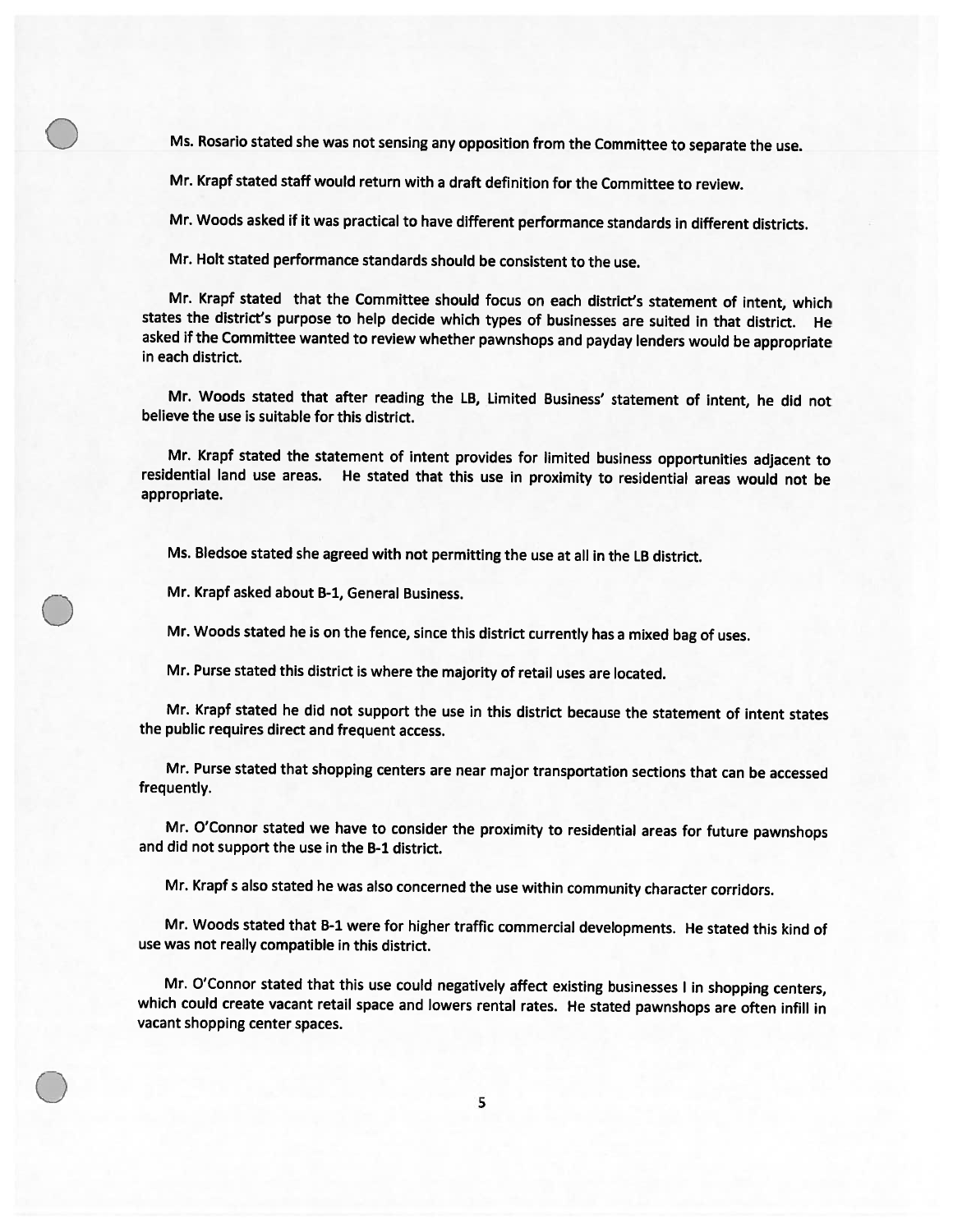Ms. Bledsoe stated she did not know if the use would be well received by pre-existing retailers. She stated it would be easy for <sup>a</sup> shop to find an open retail space. She also agreed that the use should not be permitted in the B-1 district.

Mr. O'Connor asked if staff knew how much revenue <sup>a</sup> pawnshop generates.

Mr. Purse stated no but staff could look into it.

Ms. Bledsoe stated it depends on the area. She stated in that pawnshops are used more near military areas.

Mr. Woods stated co-tenancy has declined in areas with pawnshops.

Ms. Bledsoe asked if pawnshops reduce building value.

Ms. Parrish stated she did not know.

Mr. Woods stated pawnshops seem to devalue the commercial property for other retailers.

Mr. Purse stated that staff has not seen pawnshops cause <sup>a</sup> decline in any jurisdictions looked at.

Ms. Bledsoe stated pawnshops move into declining areas because those areas may be the only areas in which they are allowed.

Mr. Holt stated retailers like to be next to similar retailers.

Mr. Purse stated thrift stores and consignment stores are the other side of the pawnshop, without the loan element. He stated there are <sup>a</sup> lot of consignment stores in the County.

Mr. O'Connor stated the EDA had said some thrift stores were very successful and had provided <sup>a</sup> lot of tax revenue.

Mr. Krapf stated no other retail establishment has to verify merchandise is not stolen. He stated there is an element of perceived risk with <sup>a</sup> pawnshop or there would not be that requirement.

Mr. Krapf stated the Committee has discounted the B1 district and will now discuss M-1, Limited Industrial districts.

Mr. Purse stated there aren't a ton of areas in the M-1 district but they are usually along roadways with good access due to the mix of industrial and business uses.

Mr. Krapf stated he thought the M-1 district's statement of intent about not being compatible with residential uses makes it <sup>a</sup> fit for this use as <sup>a</sup> SUP.

Ms. Rosario asked if everyone agreed.

Mr. Woods stated if we stop here, we are effectively excluding pawnshops from the community, since no one puts retail shops in these areas.<br>6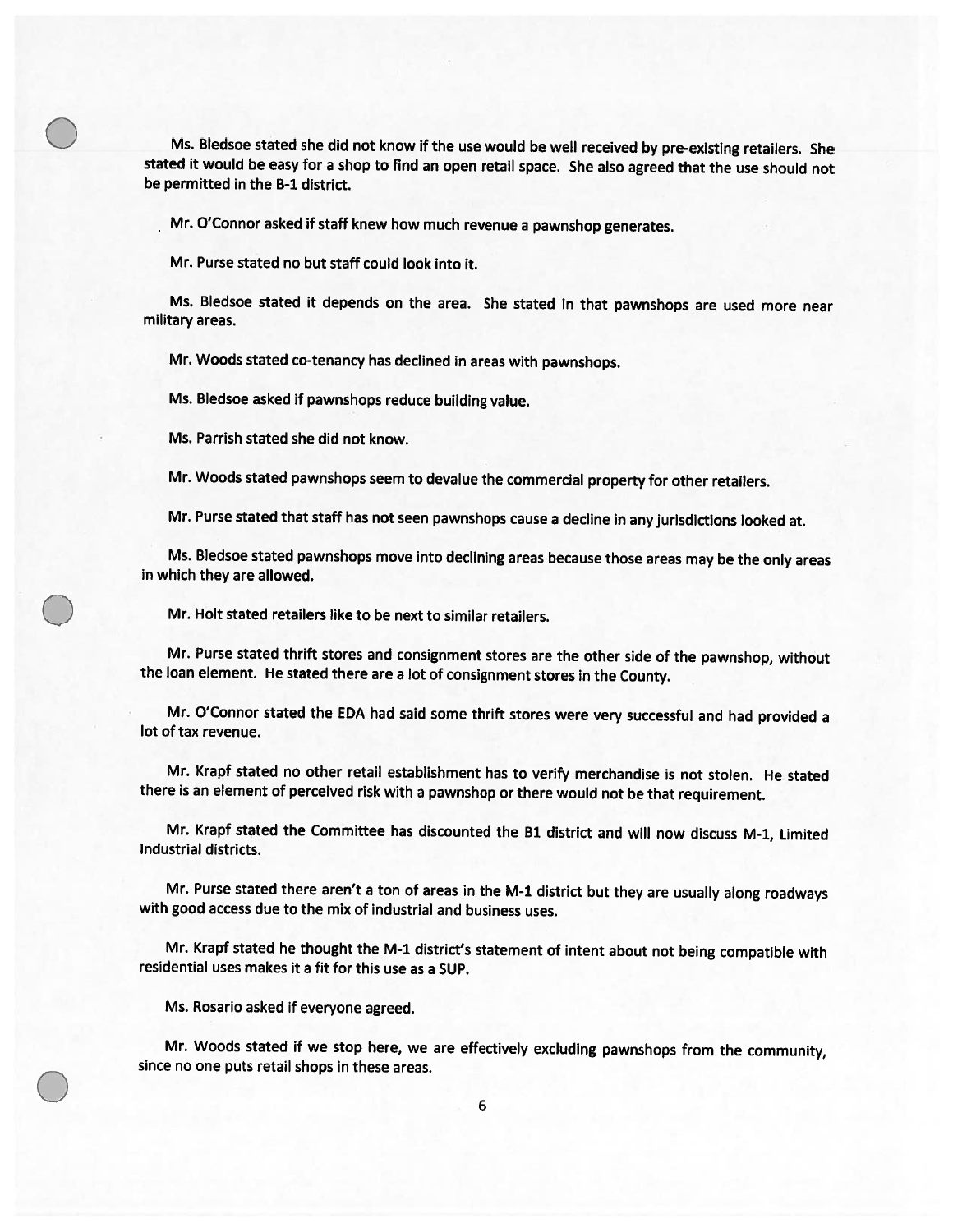Mr. Purse stated there are retail oriented areas in M-1 where <sup>a</sup> pawnshop could go. He pointed out an area along Ironbound Road which was zoned M-1.

Mr. Bledsoe stated no to M-1. She stated Ironbound Road was the backyard of New Town.

Mr. Krapf stated the proximity to the New Town residential components would be undesirable. He stated the SUP process would address items of concern. However, he stated he would support Ms. Bledsoe's no because of her concerns.

Mr. O'Connor stated other localities regulate pawnshops by distance from other facilities. He stated he was not opposed to another layer to make them more restrictive.

Mr. Woods asked if <sup>a</sup> regulation, for example, not allowing pawnshops within half <sup>a</sup> mile of <sup>a</sup> church, would help Ms. Bledsoe's concerns regarding New Town.

Ms. Rosario stated there is <sup>a</sup> church within Ironbound Square.

 $\bigcirc$ 

 $\bigcirc$ 

Ms. Bledsoe stated the area is right across the street from where young families live.

Mr. Krapf asked if there could be another distance-based standard.

Ms. Parrish stated that staff could create <sup>a</sup> map of the M-1 areas to evaluate what existing uses are within half-mile.

Mr. Krapf stated he would like to do that with the intent of reviewing performance standards.

Mr. Purse stated if the Committee is looking at churches as <sup>a</sup> trigger to keep pawnshops away from New Town, it should look to keep them away from M-1 areas. He stated the Committee can restrict distance from churches if they think there are specific impacts on churches. If the Committee is using churches to solve <sup>a</sup> problem, let's figure out what the problem is. The SUP process evaluates pawnshops on <sup>a</sup> parcel-by-parcel basis.

Mr. Woods asked what the likelihood was that <sup>a</sup> small business of that nature would go through the SUP process.

Ms. Rosario stated it would require an additional initial investment due to the supporting documents the applicant would need to support their case.

Mr. Krapf asked if the Committee was comfortable tabling M-1 discussion until further staff research.

Mr. Purse asked for additional guidance on the additional research. He stated minimum distance from residential areas would probably eliminate everything.

Ms. Rosario stated <sup>a</sup> performance standard tied to distance from residential areas might be possible.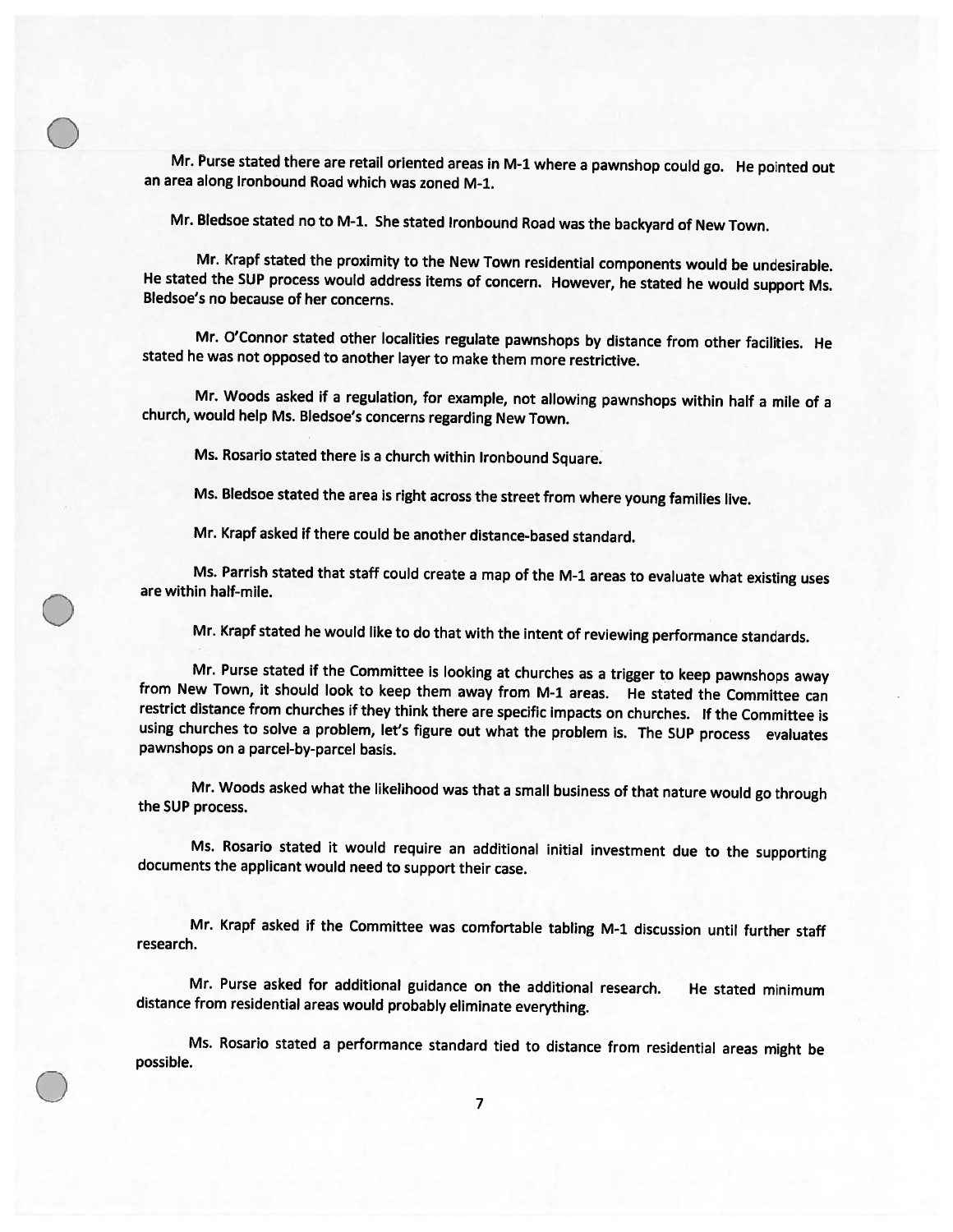Mr. Purse stated staff can highlight half <sup>a</sup> mile distances around M-1 zoned properties. He stated there are <sup>a</sup> lot of uses that are not appropriate in every location.

Mr. Holt stated the Committee should decide whether the use should be by-right or an SUP in the M-1 district. He the legislative process allows adjacent property owners opportunities to voice their concerns or support.

Ms. Bledsoe asked if the issue is whether the Committee wanted pawnshops in the community at all.

Mr. Krapf stated he would prefer not to have pawnshops in the County, but since an application has been approved, we have to address it or they will proliferate.

Mr. Holt stated that if the desire was not to permit them at all, an amendment to the code would still be required to pull pawnshops out of retail use category.

Mr. Purse stated we may not be able to completely exclude it.

Ms. Parrish stated that staff will confirm that pawn shops cannot be totally excluded with the County Attorney.

Ms. Rosario asked if the Board adopted a resolution limiting the number of pawnshops in the County, would the Committee feel as though it still need to be addressed in the Zoning Ordinance. She stated even with a cap, it c

Mr. O'Connor stated if we are going to allow them, he would like to see as many restrictions as possible.

Ms. Rosario stated staff can review how other localities handle caps. She stated <sup>a</sup> cap would not be included in the Zoning Ordinance.

Mr. Krapf asked if it makes sense to stop the discussion and wait on the information from the County Attorney before reviewing M-2, General Industrial district.

Mr. Woods asked if, looking at the statement of intent for M-2, should it even be addressed there.

Mr. Krapf stated it doesn't seem like that would be <sup>a</sup> use that goes in M-2.

Ms. Rosario asked if the Committee was also inferring eliminating the use from MU, Mixed Use, R-4, Planned Residential Planned Community, and PUD, Planned Unit Development districts.

The Committee stated yes.

 $\bigcirc$ 

Mr. Krapf requested staff to follow up with the County Attorney to see if this type of business could be prohibited from the zoning ordinance and how <sup>a</sup> resolution limiting the number of pawnshops would be handled.  $\circledcirc$